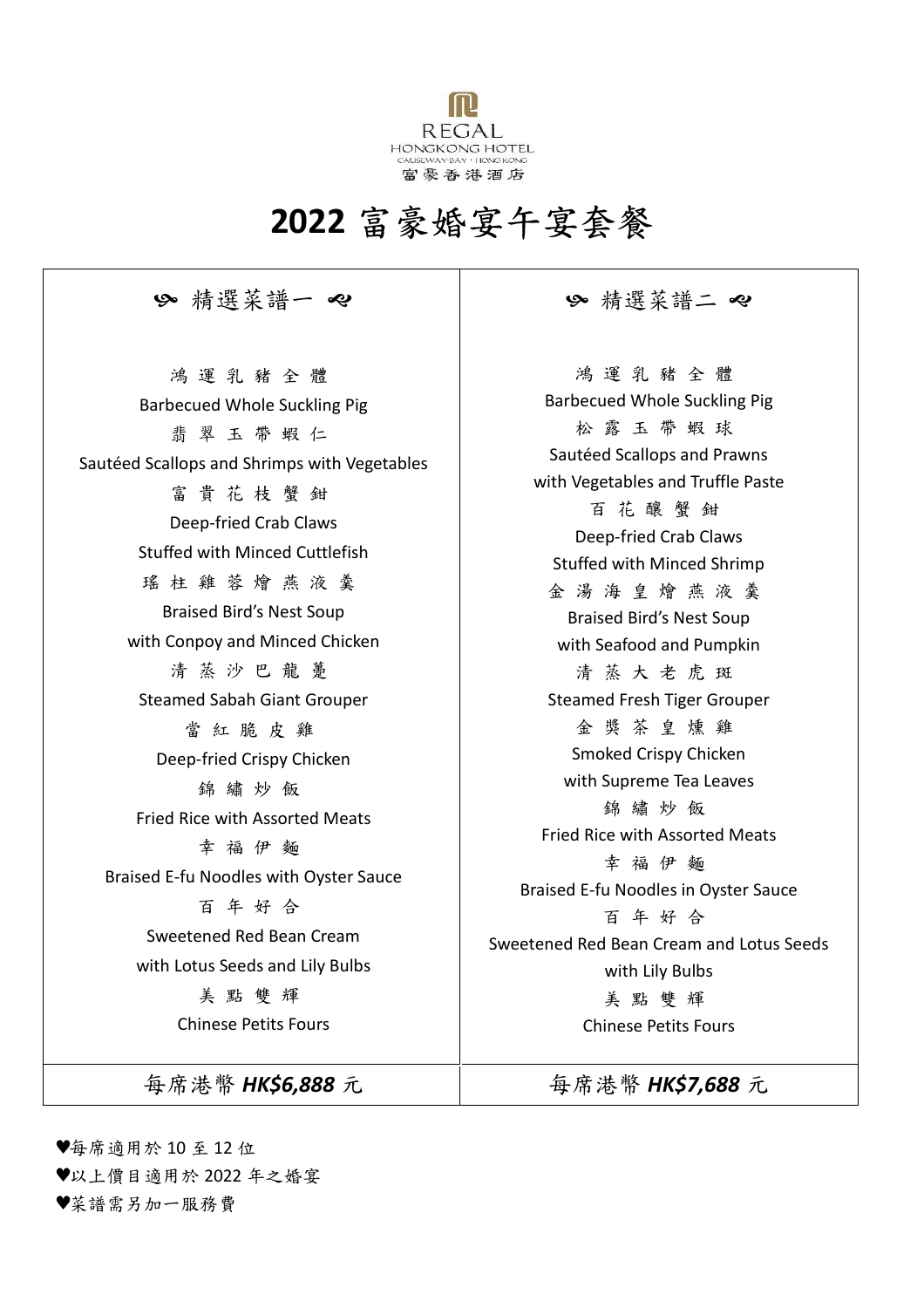

# **2022** 富豪午宴精選套餐 **Wedding Lunch Privileges**

| 尊享婚宴優惠<br><b>Wedding Privileges</b>                                                                                          | 中式6席起<br>Chinese 6 tables<br>or above | <b>中式 10 席起</b><br>tables<br>or above |
|------------------------------------------------------------------------------------------------------------------------------|---------------------------------------|---------------------------------------|
| 蜜月客房1晚住宿<br>One night accommodation with honeymoon amenities                                                                 |                                       | 高級客房<br><b>Superior Room</b>          |
| 席間無限量供應精選汽水、橙汁及指定啤酒2小時<br>Unlimited serving of soft drinks, orange juice and house beer for 2 hours                          |                                       |                                       |
| 奉送精美邀請柬(每席8套,不包括印刷)<br>Complimentary invitation card (8 sets per table, excluding printing)                                  |                                       |                                       |
| 贈送鮮果忌廉蛋糕<br>Complimentary fresh fruit cream cake                                                                             |                                       | 3 磅 pounds                            |
| 贈送雜果賓治<br>Complimentary fruit punch                                                                                          |                                       | 1 小時 Hour                             |
| 麻雀耍樂設施及茗茶<br>Mahjong entertainment with Chinese tea served                                                                   |                                       |                                       |
| 免費泊車券<br>Complimentary hotel parking voucher                                                                                 |                                       | 1 小時 Hour<br>每席 Per Table             |
| 華麗結婚蛋糕模型供切餅儀式及拍照用<br>Dummy wedding cake for cutting ceremony & photo shooting                                                |                                       |                                       |
| 贈送婚宴背景佈置(金色正楷英文字)<br>Complimentary wedding backdrop with gold wordings                                                       |                                       |                                       |
| 全場華麗椅套及每席、接待處絲花擺設<br>Seat covers for all dining chairs, silk floral centerpiece for each dining table and<br>reception table |                                       |                                       |
| 免收自攜洋酒或烈酒開瓶費<br>Free corkage for self-brought-in hard spirits / wine                                                         |                                       |                                       |
| 免費享用音響、電視及液晶投影機設備<br>Complimentary use of audio-visual equipment and LCD projector with screen                               |                                       |                                       |
| 惠顧滿月酒席或百日宴將享9折優惠<br>10% discount on Full Moon Banquet or 100 Days Celebration Package                                        |                                       |                                       |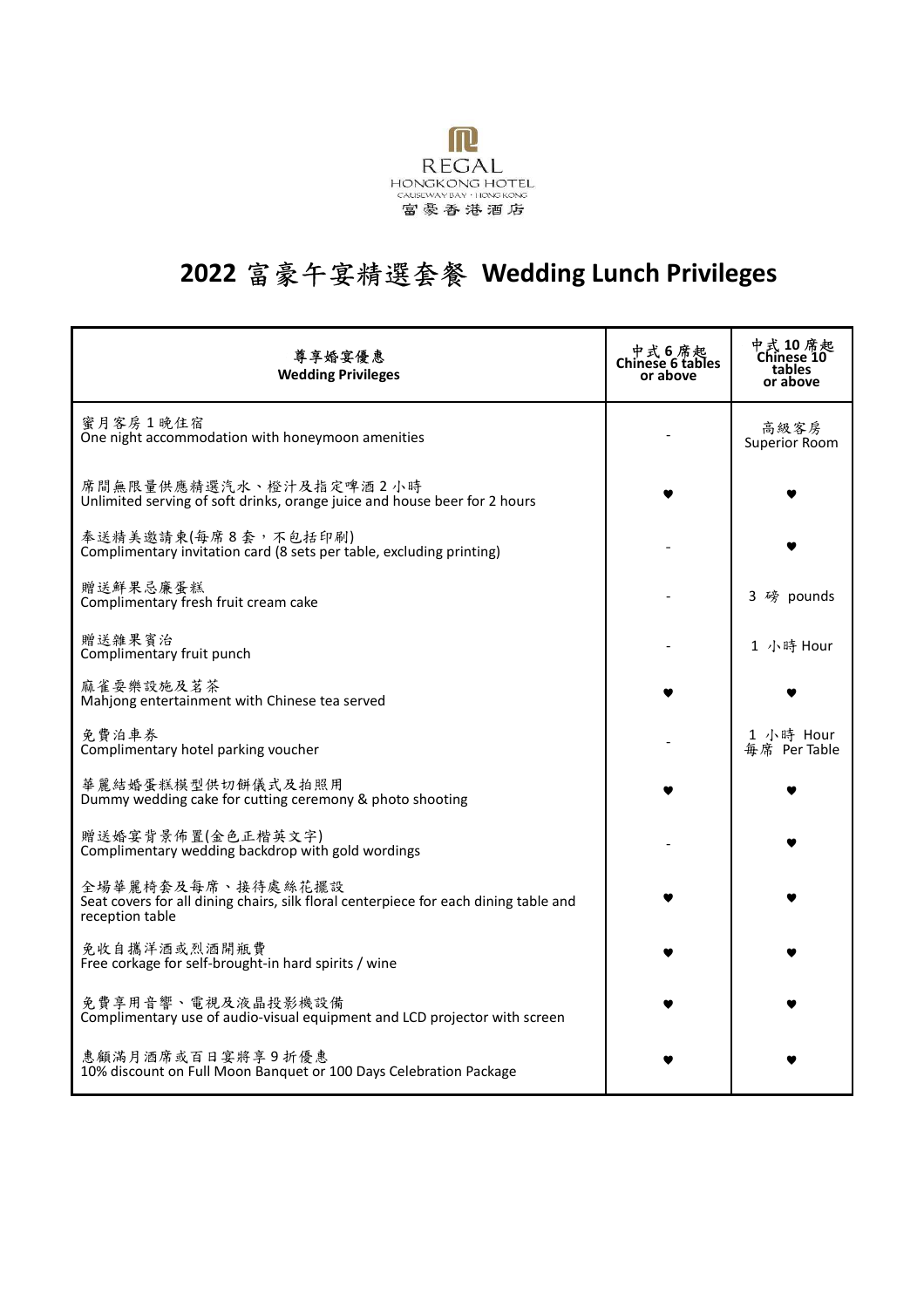

#### 凡惠顧 **10** 席或以上**,** 即可享有以下優惠**: For a minimum reservation of 10 tables, you are entitled to enjoy the following privileges:**

#### **FOR THE COUPLES**

- 新婚蜜月標準客房住宿1晚 (下午3時後入住)
- 1 night accommodation in Superior Room (check-in from 3pm)
- $\lceil$  Koon Nam Wah  $\lceil$  租借中式或西式禮服 85 折優惠 'Koon Nam Wah' – 15% discount on tuxedo or dress rental package
- ♥ 「蒙娜麗莎」免費服務 ~ 婚紗攝影套餐或外租禮券價值港幣 4,888 元(A1 或 A2 任選其一); 外勤新娘試化 妝試髮型服務半價 (原價港幣 1,100 元) ; 婚禮攝錄影套餐(Package B 或以上),送:早拍晚播製作片段 Monalisa Bridal Salon - Complimentary wedding portrait package or wedding gown and evening dress rental package at \$4,888 (Package A1 or A2), 50 % off wedding day make-up and hair dressing trial service (original price \$1,100), complimentary same day wedding highlight editing (original price \$1,650) for purchasing wedding day photography and video service package B or above
- 「Lawrance Chui Workshop」婚紗攝影套餐 85 折優惠 'Lawrance Chui Workshop' 15% discount on wedding dress photography package

## **FOR Her**

「葆露絲」功能內衣(1件)7折;免費享用「一對一塑身教室」(一般零售價:港幣 500 元) Bonluxe – 30% discount on one Foundation Lingerie. One time of "Bonluxe Perfect Body Figure Analysis" (original price HK\$500)

## **FOR Him**

「MODE Limited」惠顧 MODE Tuxedo-男士禮服外租或度身訂造服務滿港幣 3,000 元, 可作港幣 500 元使 用; 惠顧 Urban by MODE-任何西裝買走服務, 即享有正價 8 折優惠 MODE Limited - \$500 discount for tuxedo rental package or tailor-made service with minimum spending of \$3,000. 20% discount on purchasing any suit at Urban by MODE.

## **FOR THE Big DAY**

- 「繽紛」於 Brightime 選購鮮花婚禮花藝滿港幣 1,500 元或以上, 全單減港幣 200 元; 凡訂購花球, 可半 價自選一個場地佈置項目 Brighten - \$200 discount upon purchase of wedding floral items at minimum spending of \$1,500 or above at Brightime. 50% discount on venue decoration service upon purchase of wedding bouquet
- 「羅勤芳專業大妗」惠顧全日大妗服務、婚禮統籌或婚宴司儀可享有港幣 1,000 元現金優惠 Lo Kan Fong Chinese LiYi - \$1,000 cash coupon upon purchase of Full Day Chinese Wedding Master Package, Wedding Plan or Wedding MC